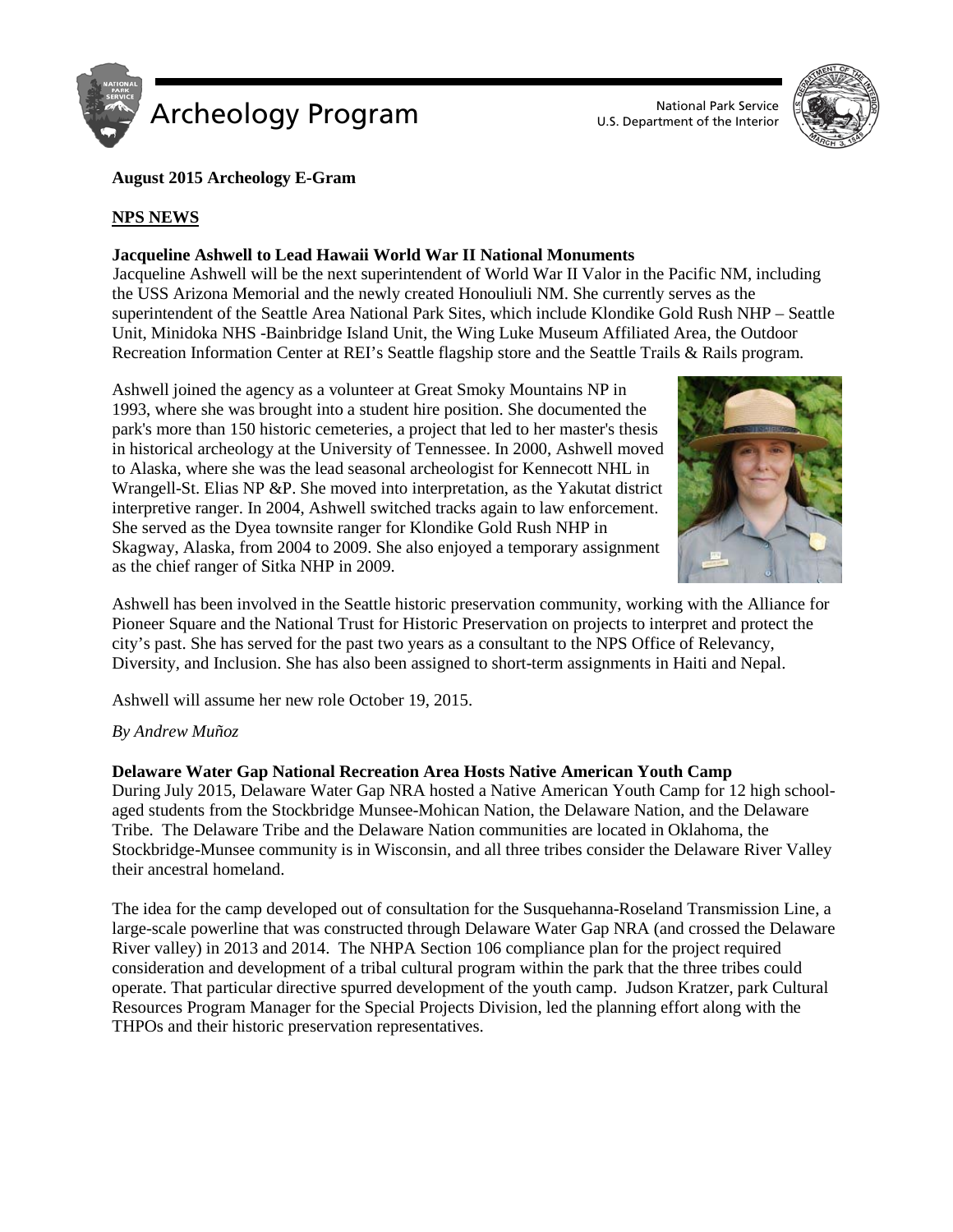

2015 Delaware Water Gap NRA Native American Youth Camp attendees.

The camp's activities and curriculum grew from three goals the tribes identified: educate and inspire pride in Native youth about their tribal history in the Delaware Water Gap territory; expose and nurture career opportunities for Native youth in cultural resource management, parks and recreation, anthropology, and archeology; and provide opportunities for Native youth to be cultural experts where they can directly shape how their heritage is represented to others.

Camp activities focused on the environmental resources and cultural history of the Delaware valley. A two-day canoeing and camping excursion on the Delaware River included stops at the Minisink Island NHL and a stop at the Susquehanna-Roseland Transmission right-of-way for an archeological talk regarding the data recovery that was conducted prior to construction of the transmission line, and monitored by the tribes in 2013. A highlight of the camp was a trip to the Snyder Site Complex south of Phillipsburg, New Jersey. The Snyder Site Complex is in the geographic range of the Plenge Site, one New Jersey's more important Paleo-Indian sites.

Students were exposed to NPS career paths including law enforcement, fire management, fishery sciences, herpetology, geographic information systems, interpretation and education, agricultural land management, cultural resource management, and trails and recreation management. Students visited the park archives, archeology laboratory, and museum curation facility where staff provided discussion, instruction and interaction with artifacts associated with the youth's ancestors.

A day trip to a park partner, the Peters Valley School of Craft, included tours of pottery-firing kilns and instruction in basic pottery construction and design applications. Greg Latanzi, Assistant Curator, New Jersey State Museum, provided an overview of the archeology-based understanding of the region's Native American pottery craft and its cultural implications related to construction techniques and design motifs.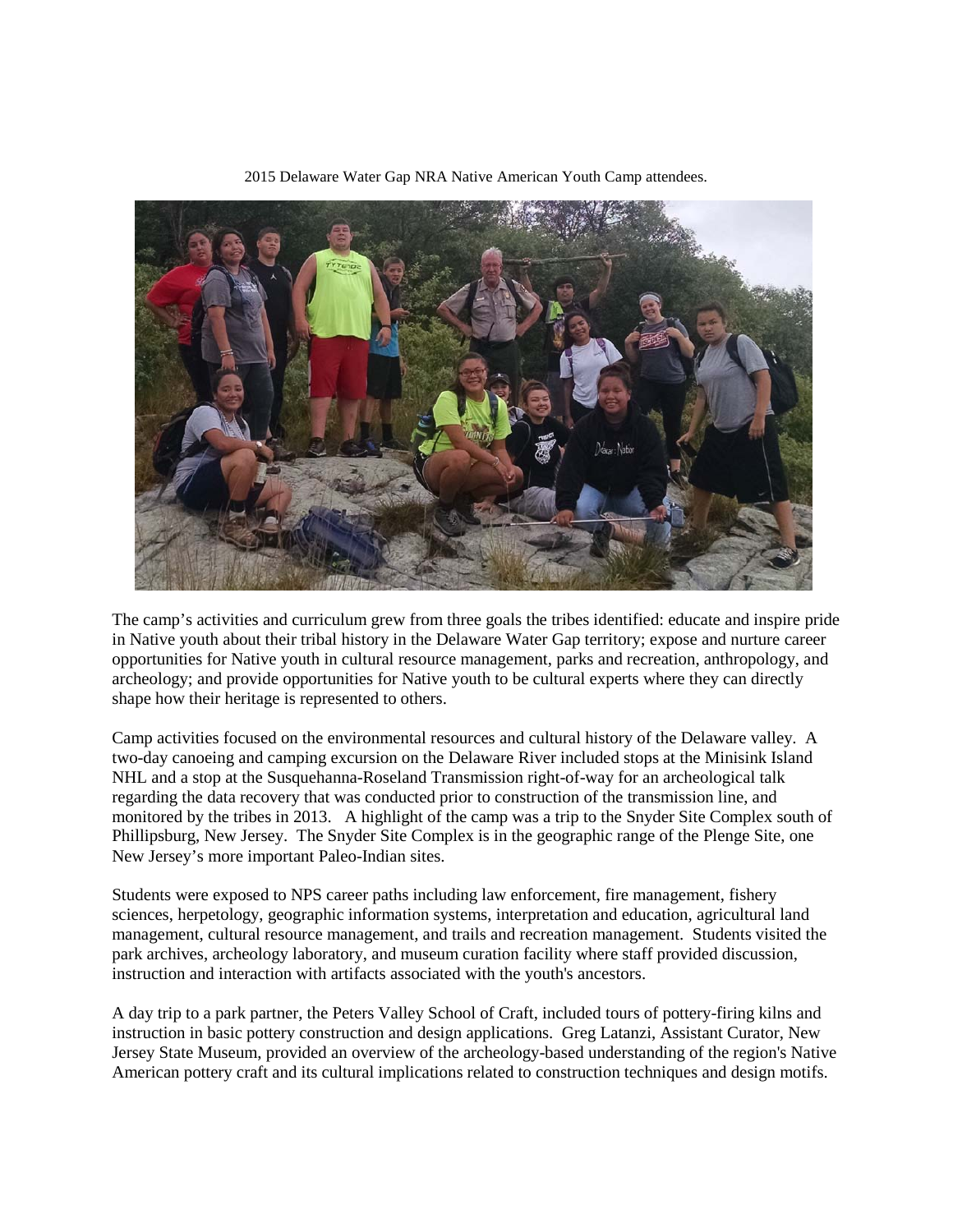As it began, the camp closed with a cedar, sage and tobacco burning ceremony and thoughts on the meaning of the camp's intentions and actions. The Native American students reported that they had connected with their heritage in a meaningful way, and planned to return home and advocate for more youth to attend the camp next year. Plans are underway to develop the camp into an annual event.

The pilot project received a grant from the NPS 2015 Centennial Fund which was matched by The Conservation Fund. The Pocono Environmental Education Center (PEEC), a Park partner organization, provided housing and educational programs for the youth.

## **Research Project Leads to New Findings at Kenai Fjords National Park**

In mid-July, Kenai Fjords NP, the Smithsonian Institution, the University of Alaska, Fairbanks, and two Alaska Native interns embarked on a partnership archeology and geomorphology project. Working off the park boat, the *M/V Serac*, the researchers slogged through clouds of bugs and sheeting rain during ten days of fieldwork.

Aron Crowell from the Smithsonian Institution worked with Jon Hardes, the park archeologist, to find two new archeological sites in an area of the park that had never been intensively surveyed. Chris Maio from the University of Alaska, Fairbanks, and Woods Hole Oceanographic researcher Richard Sullivan collected sediment cores to understand maximum glacier extent in the park's fjords, and past tsunami and storm impacts. The two Alaska Native interns, Ivana Ash and Norma Johnson will continue to do project lab work for the Smithsonian Institution through August.



This project provided new information to better manage cultural resources in the park and was funded through the National Park Foundation's coastal settlement funds. In addition to finding new sites and surveying glacial extent, previously known archeological sites were revisited, delineated with GPS, and assessed for vulnerability to erosion and visitor impacts.

#### *By Sharon Kim, Chief of Resources*

## **Fort Davis National Historic Site Hosts Archeology Project**

The University of California-Berkeley conducted an archeological field school at Fort Davis National Historic Site, Texas, under the guidance of Laurie Wilkie. The Fort Davis Archaeology Project (FODAAP) is co-directed by PhD students Katrina Eichner and Erin Rodriguez, and involves about 15 students in the fieldwork. It focuses on the 19th and early 20th centuries' lifeways and interactions between residents of the military garrison of Fort Davis and the nearby community. Of particular interest to the project are the experiences of African-American soldiers in the U.S. Army popularly known as "Buffalo Soldiers," working women on the frontier, Hispanic civilians, and the changing ways in which people in the community related to each other in the ethnically and racially diverse social landscape.

Visit the project blog at [ucbfodaap.wordpress.com](http://ucbfodaap.wordpress.com/) To contact the project leaders: [ucbfodaap@gmail.com](mailto:ucbfodaap@gmail.com) Visit the park's Facebook page: <https://www.facebook.com/fort.davis.7>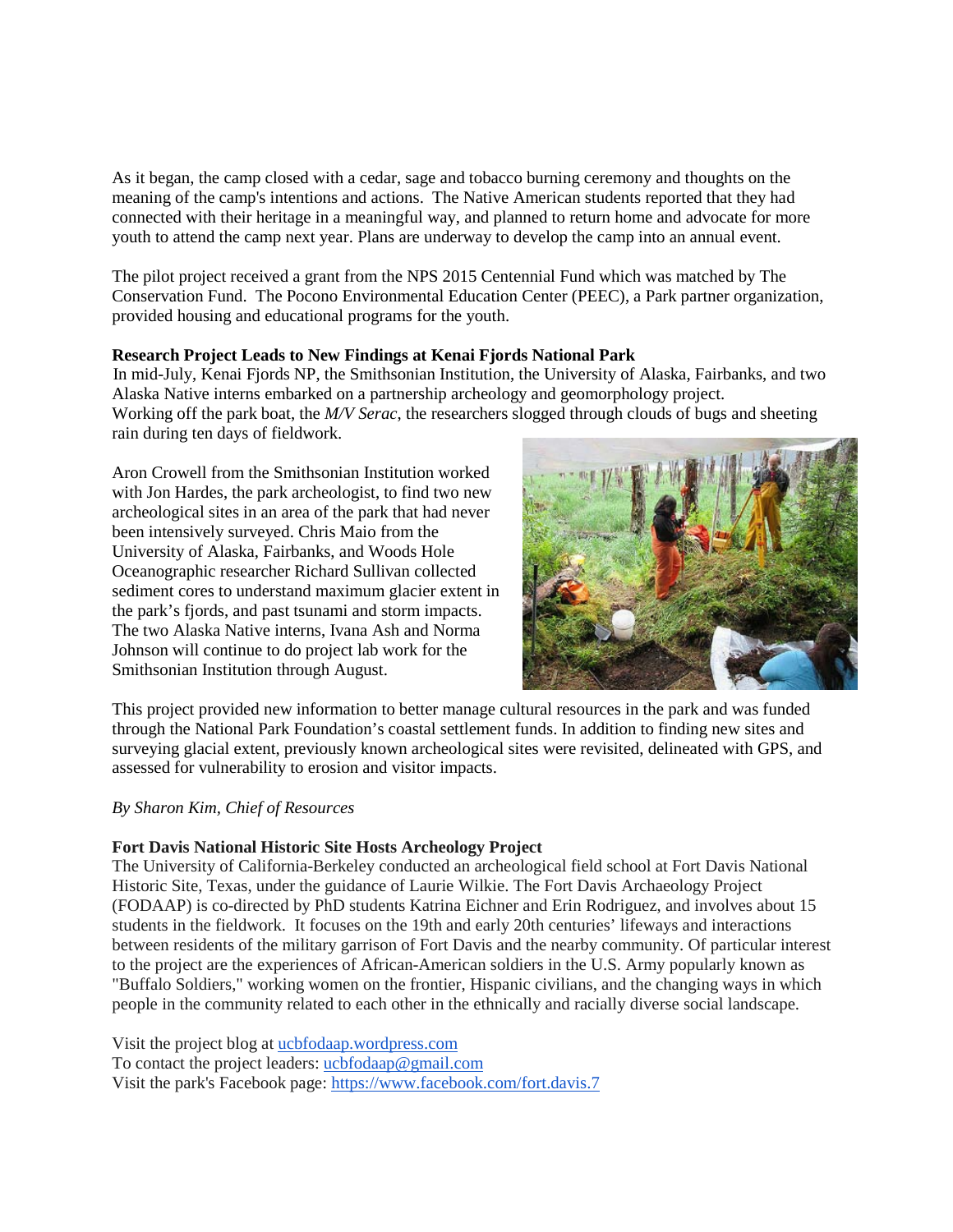## **Workshop Held by National Park Service Southern Revolutionary War Sites**

On July 24-25, 2015, the Southern Campaign of the Revolution Parks Group, consisting of Kings Mountain NMP, Cowpens NB, Ninety Six NHS, Overmountain Victory NHT, and the NPS Southeast Archeological Center (SEAC), hosted a workshop for battlefield scholars to discuss the role of historical and archeological research in the community, how to engage the community in partnerships with the NPS, and how the NPS can assist them with research goals and heritage preservation.

Led by NPS archeologist John Cornelison, Douglas Scott (NPS – retired) gave a presentation on "Shot and Shell Tell the Tale;" Larry Babits gave an overview of the Southern Campaigns of the American Revolution; Scott Butler spoke about the Battle of Waxhaw; and NPS archeologist Kristen McMasters talked about military terrain analysis.

The group set goals for the Southern Campaign of the Revolution Parks Group that included identifying and evaluating archeological resources, assessing how to locate resources, and rapid publication of results. They intend to highlight the importance of the Southern Campaign of the American Revolution by linking local, county, state, and national resources into a national network. The parks will accomplish this by developing the initial framework to study, celebrate, and better understand the 250<sup>th</sup> anniversary of the American Revolution.

NPS archeologist Michael Siebert spoke about the upcoming archeological investigation at Cowpens NB. In August, archeologists, researchers, and volunteers will be continuing investigations on the 1781 Battle of Cowpens. The primary goal for the project is to confirm and define the battle lines from the battle. Secondary goals include the location of General Daniel Morgan's camp and where the British dead may have been buried after the Patriot victory.

To follow the archeological project on Twitter, Facebook, and Instagram, search for the hashtag #SEAC2740.

## *By Ginny Fowler*

## R**eed Robinson Head of NPS Midwest Region Office of American Indian Affairs**



The NPS Midwest Region has established an Office of American Indian Affairs and selected Reed Robinson, deputy superintendent of Badlands NP, as its program manager. The office will work to ensure agency policies and actions respect tribal sovereignty and build vital intercultural partnerships. In addition, the office will provide internal cultural competency training, government-to-government consultation support for parks, and serve as the regional directorate's lead advisor on American Indian affairs.

An enrolled member of the Rosebud Sioux Tribe (Sicangu), Robinson is a 25-year veteran of the NPS, and served in eight other parks. Prior to Badlands NP, Robinson was the superintendent of Devils Tower NM.

Robinson will have an office in the Rapid City area of South Dakota and will step into his new assignment on August 23, 2015.

## *By Mike Johnson*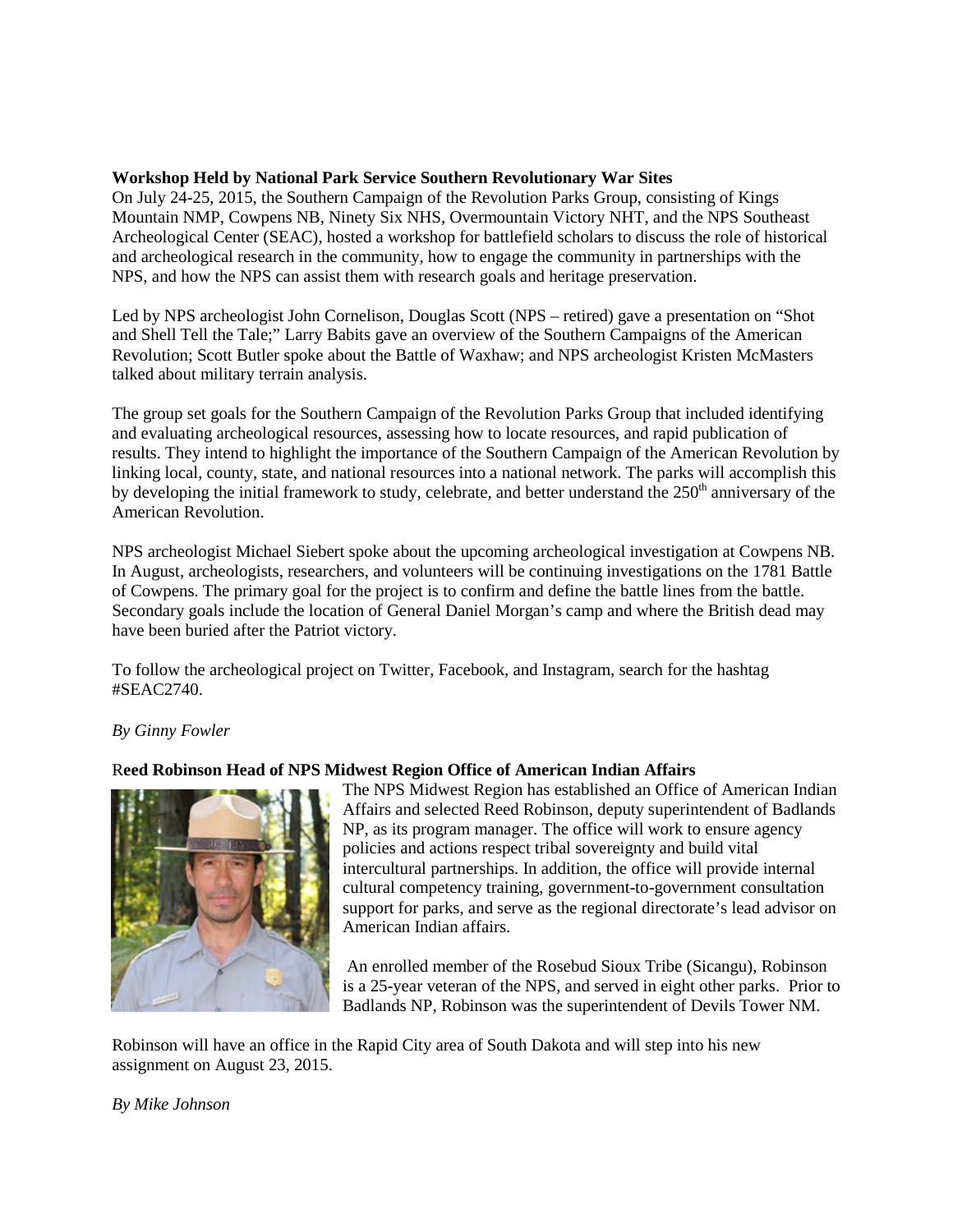## **National Park Service Studies Bricks to Unlock Secrets at Arlington House**



Director Jarvis and Rubenstein announce his gift to the NPS. (AP photo)

The NPS is using the original bricks from the Arlington House estate to unlock mysteries about the home's construction and those who did the work. NPS workers recently conducted an exploratory investigation of deteriorating sections of the plantation home's brick foundation, part of a major renovation effort funded by a \$12.4 million lead gift from philanthropist David Rubenstein.

The bricks that make up the foundation were most likely made by the enslaved people of the Arlington estate. Some of the bricks will be taken to a lab in Pennsylvania for a detailed scientific analysis of their chemical and material composition. Engineers are slated to evaluate the level of deterioration and pressure test the bricks.

Overlooking the nation's capital, the home was constructed for George Washington Parke Custis in the early 1800s and was inherited through marriage by Robert E. Lee. Seized by the Federal government at the outbreak of the Civil War, the grounds were turned into Arlington National Cemetery (overseen by the Army) while the home in 1920 was designated by Congress as the nation's formal memorial to Lee under supervision of the NPS.

With 650,000 visitors per year, Arlington House is the most visited historic house museum in the National Park System.

## **New Archeological National Historic Landmark Designated**

DOI Secretary Sally Jewell and NPS Director Jonathan B. Jarvis announced the designation of four new national historic landmarks, including a Native American archeological site. The designation recognizes the sites as places that possess exceptional value and quality in illustrating or interpreting the heritage of the United States.

The archeological site is the First Peoples Buffalo Jump in Cascade County, Montana. It is one of the oldest, largest, and best preserved bison cliff jump locations in North America. Its record of stone surface architecture, deeply stratified bison bone deposits, multiple tipi ring concentrations, and extensive evidence of ceremonies indicate that, for approximately 5,700 years, First Peoples Buffalo Jump held an important position in the Northern Plains "bison culture." This site holds the potential for defining the development of mass-procurement strategies of hunter-gatherer societies.

The other new landmarks are the George Washington Masonic National Memorial, Alexandria, Virginia; Lafayette Park, Detroit, Michigan; and Red Rocks Park and Mount Morrison CCC Camp, Jefferson County, Colorado.

Established in 1935, the National Historic Landmarks Program is administered by the NPS. The agency works with preservation officials, private property owners, and other partners interested in nominating properties for National Historic Landmark designation. Completed nominations are reviewed by the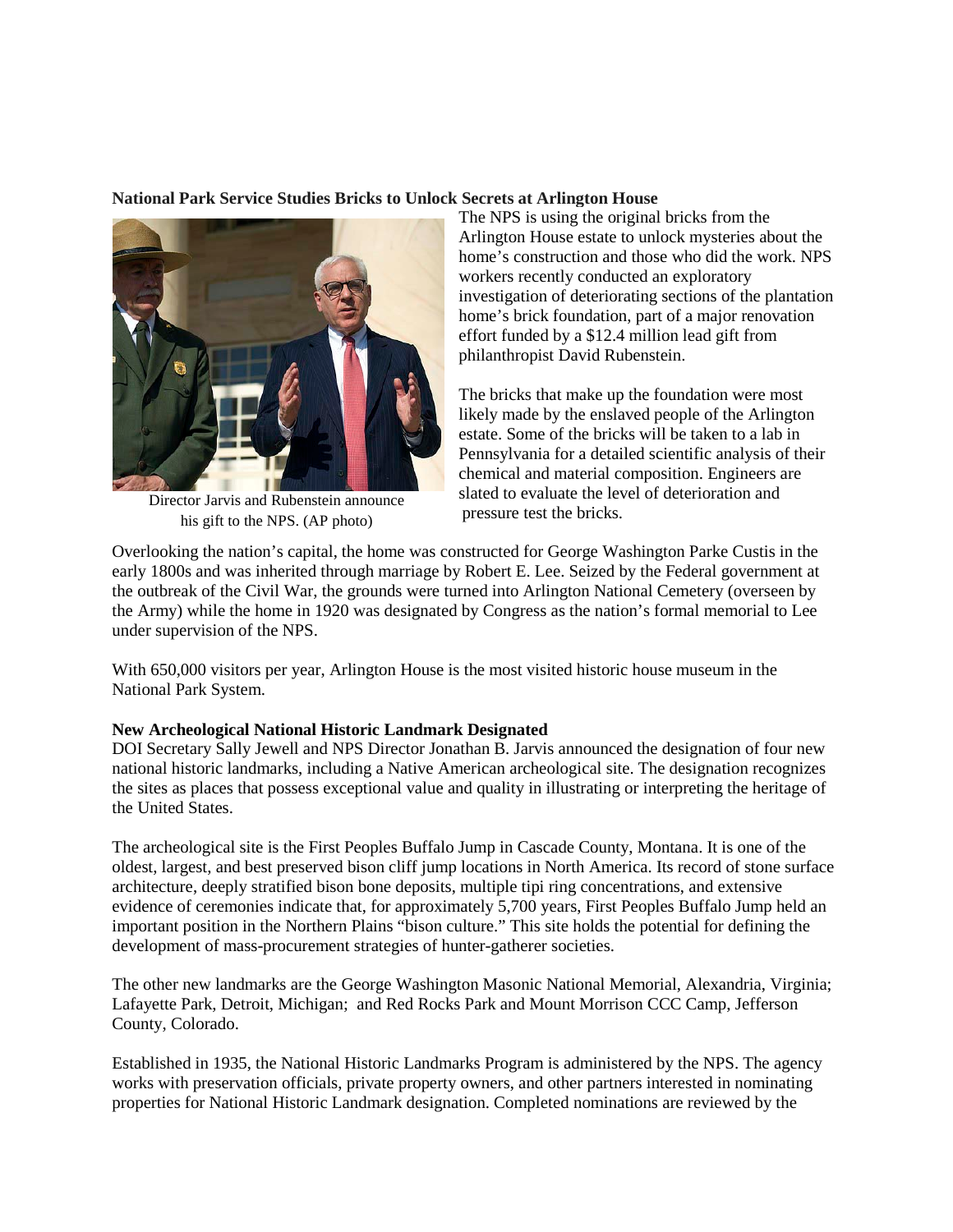National Park System Advisory Board, which makes recommendations for designation to the Secretary of the Interior.

For more information about the NPS National Historic Landmarks Program, go to <http://www.nps.gov/nhl/>

#### **International Archaeology Day in October**

Fall is coming and so is International Archaeology Day! There are now over 100 groups signed up and many of these participants have already listed their [events on the International Archaeology Day calendar,](http://archaeologyday.us10.list-manage1.com/track/click?u=70748a0b808e91ad3966ff72b&id=a47741becc&e=0cbd981271) which displays a map quickly being filled in with event markers from Edmonton, Canada to Amman, Jordan and everywhere in between! Be sure to [list your event](http://archaeologyday.us10.list-manage.com/track/click?u=70748a0b808e91ad3966ff72b&id=125f31ad5f&e=0cbd981271) to be part of the action!

Not ready to list your event? Fill out the [Collaborating Organization agreement form](http://archaeologyday.us10.list-manage.com/track/click?u=70748a0b808e91ad3966ff72b&id=376e70c852&e=0cbd981271) to have your organization listed on the website now. You can add your event to the website later when you are ready.

#### *ArchaeoMadness Returns in September!*

Like last year, 32 archeological sites will enter a tournament in a single elimination bracket. Each day participants can vote for their favorite site in a head-to-head competition between two sites. The winning sites from each matchup move to the next round. This is repeated in each round until the championship. There are two ways to participate: submit a bracket before the tournament begins to be considered for the Grand Prize and/or, once the tournament starts, vote for a favorite site every day! [Learn more.](http://archaeologyday.us10.list-manage.com/track/click?u=70748a0b808e91ad3966ff72b&id=ddcd55dca1&e=0cbd981271)

#### *IAD Blog*

Collaborating Organizations can contribute related articles to the IAD blog by following the contribution guidelines on the [Collaborating Organization information page.](http://archaeologyday.us10.list-manage1.com/track/click?u=70748a0b808e91ad3966ff72b&id=1a0a4d6fde&e=0cbd981271)

International Archaeology Day is a celebration of archeology. Every October the Archaeological Institute of America and organizations around the world present archeological programs and activities for people of all ages and interests. Whether it is a family-friendly archeology fair, a guided tour of a local archeological site, a lecture, or a classroom visit from an archeologist, the interactive, hands-on programs provide the chance to indulge your inner Indiana Jones.

#### **Historic Preservation Grants to American Indian Tribes and Alaskan Native Groups**

The NPS has awarded \$532,145 in Tribal Heritage Grants to 14 American Indian and Native Alaskan organizations to support the preservation of America's native cultures.

Since its establishment 25 years ago, the Historic Preservation Fund has been used to award more than 600 Tribal Heritage Grants to American Indian tribes, Alaskan native groups, and Native Hawaiians for cultural preservation. Tribal communities use the grants to document languages, dances, and traditional arts; conduct surveys of historical and archeological sites; preserve historic properties; and fund education and training for participants of historic preservation programs.

The Historic Preservation Fund is derived by revenue from federal oil leases on the Outer Continental Shelf and catalyzes private and non-federal investment in historic preservation efforts nationwide. The NPS administers the fund and distributes annual grants to state, tribal, and local historic preservation officers from money made available from the fund in Congressional appropriations.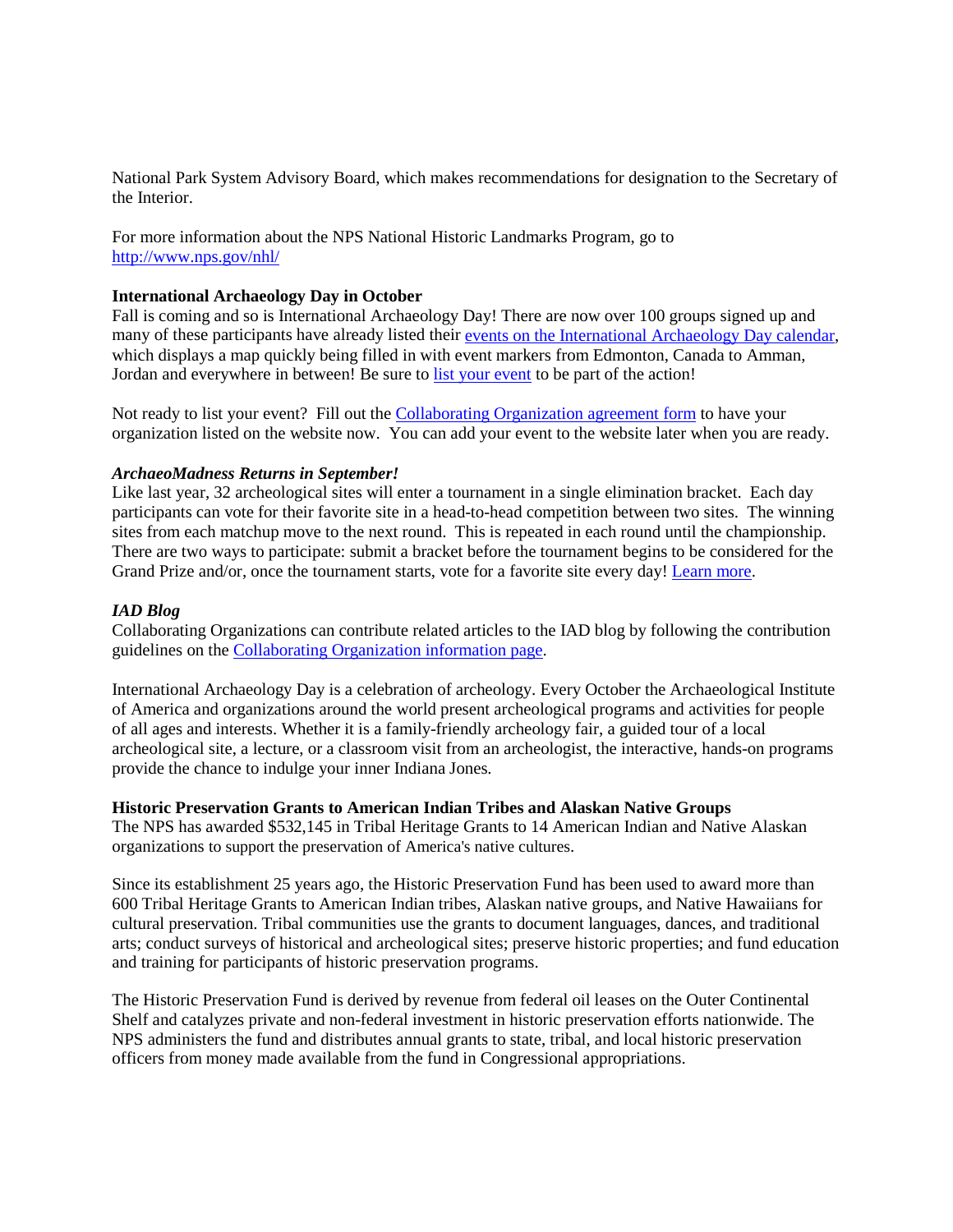More information about the Tribal Heritage Grants can be found online at [www.nps.gov/thpo/tribal](http://www.nps.gov/thpo/tribal-heritage/index.html)[heritage/index.html.](http://www.nps.gov/thpo/tribal-heritage/index.html)

#### **Native American Youth Crews Help National Parks, Bureau of Land Management Areas**

For the fifth year, NPS and BLM units have benefitted from the Native Conservation Corps (NCC) program, a collaboration with the Southwest Conservation Corps'(SCC) Ancestral Lands Program. The program involved a nine week NCC work project for Native American youth, ages 16 to 18. The eight member crews were from the Pueblo of Zuni and the Navajo Nation. The goal of the NCC is to provide an experience that gives Native American youth exposure to NPS career opportunities such as resource stewardship, facilities management, visitor and resource protection, and interpretation. In addition to work assignments, crews participated in hikes, interpretive talks, and tours aimed at nurturing a future generation of NPS ambassadors.

In April, SCC team leaders provided several days of programming during recruitment of Native youth at the multi-agency Concepts and Careers in Conservation Youth Summit at Navajo NM. Crews were selected and the program rolled out at a week-long orientation at Petrified Forest NP, with topics ranging from leadership; leave-no-trace ethics; how to build community; and risk management.

While at Petrified Forest NP, the crew collected seeds from native plants and performed general cleanup and maintenance. They shadowed park staff, including law enforcement, archeologists, interpretive rangers, biologists, and paleontologists. Crews hiked into the backcountry at Navajo NM and cleared the Betatakin Trail, installed way posts to assist hikers with trail identification, and hauled critical materials into and out of the Keet Seel cliff dwellings area.

Crews also worked at Hubbell Trading Post National Historic Site, where they removed brush along fence lines, cleared ladder fuels from under trees, removed vegetation from trails, conducted restoration work in the Pueblo Colorado Wash, and created slash piles in preparation for a prescribed burn.

At Glen Canyon NRA, the team helped natural resource stewardship staff with control of invasive Russian olive plants and native plant propagation and assisted maintenance employees with painting, brush cleanup, ditch cleaning, and buoy maintenance. The team received a tour of the Glen Canyon Dam, hiked Waterholes Canyon on the Navajo Indian Reservation, and stand-up paddle boarded at Lone Rock Beach. They also learned about bat conservation and aquatic invasive species and containment efforts.

Project work was completed at Grand Staircase-Escalante NM, where the team continued Russian olive control efforts and enjoyed additional canyon hikes.

*By Maschelle Peyton, Park Asset Manager*

## **FEDERAL NEWS**

## **Two Tennessee Men Sentenced for Taking Civil War-Era Artifacts**

Two Tennessee men have been charged with illegally excavating and taking Civil War-era artifacts from the bottom of Fort McCook. The area, also known as Battle Creek, is located on property owned by the Tennessee Valley Authority.

Kenneth Stephen Fagin, Jr. and Terry Bruce Tate were sentenced to serve 30 months in Federal prison.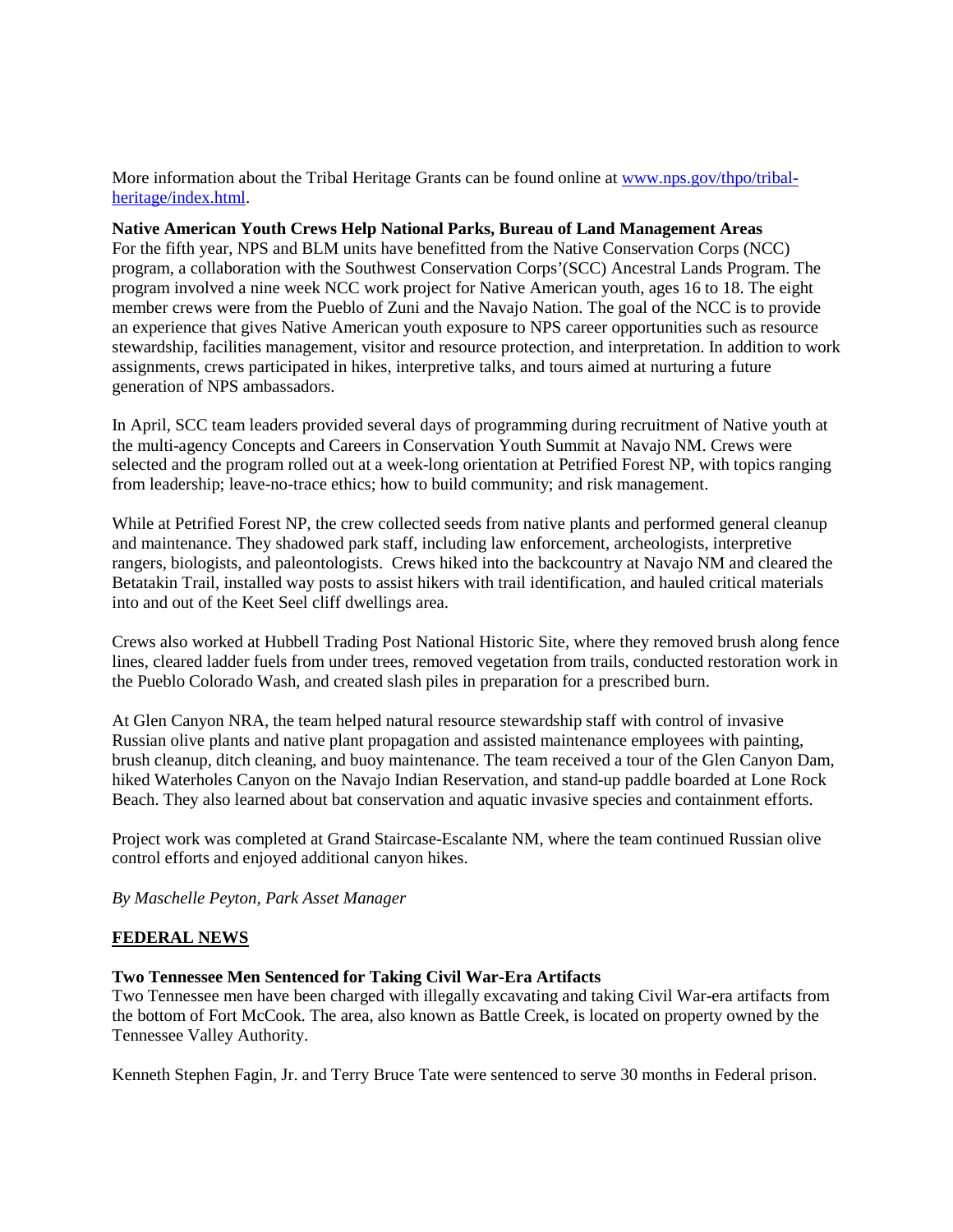Fagin was ordered to pay \$22,463.59 in restitution to the TVA and the NPS to cover the cost of restoration and repair to the sites. Tate was ordered to pay \$21,619.59 in restitution to the TVA. When they are released from prison, Fagin and Tate will each serve a one-year term of supervised release.

The men pleaded guilty in February 2015 to multiple ARPA violations, including violations in Tennessee and Alabama. Fagin, Tate and others recovered Civil War Hotchkiss shells. The two men did not have permits as required under the ARPA nor did they have authority from TVA or any other entity to excavate artifacts from Battle Creek.

In August 2009, Fagin and Tate excavated Civil War era U-rails from public lands in Bridgeport, Alabama. In March 2010, Fagin and Tate transported and delivered a counterfeit "Sherman Bow-Tie" that was made from Civil War era U-rails that Fagin and Tate excavated from public lands in Bridgeport, Alabama, again without permission or authorization.

In August 2010, Fagin also excavated Civil War era artifacts from Shiloh NMP, including a .57 cal. threering rifle bullet; five fired three-ring rifle bullets and Schenkl artillery shell fragments. Fagin had no permit or authorization from the NPS to excavate artifacts from Shiloh NMP.

#### **Archeologists Accused of Artifact Theft in Columbia County**

Three out-of-state, professional archeologists were charged last week in Columbia County Superior Court with theft of prehistoric artifacts from the Umatilla National Forest and Wenaha-Tucannon Wilderness in 2013. Richard L. Lyman, Chair, Anthropology Department, University of Missouri, was arraigned on July 22, 2015, on charges of second-degree theft and second-degree malicious mischief, both class C felonies, and making false or misleading statements to a public servant, a gross misdemeanor. Dave N. Schmitt, Research Affiliate, Anthropology Department, Southern Methodist University in Dallas, Texas and Matthew T. Boulanger, 38, doctoral candidate, Anthropology Department, University of Missouri, were both charged with second-degree theft and second-degree malicious mischief. All three men pleaded not guilty to their charges. No arrests have been made.

Lyman, Schmitt, and Boulanger are reportedly in violation of the Archeological Resource Protection Act. The researchers requested permission to survey certain portions of the national forest in Columbia County that are Nez Perce tribal-ceded lands and usual and accustomed areas of the Confederated Tribes of the Umatilla Indians. The archeologists did not have permission, court documents allege, to remove any artifacts or do any digging or other work beyond reconnaissance. Investigations into the activities of this group found that they had removed and transported to Missouri over 93 artifacts from 7 sites in the Umatilla NF, court documents state.

Artifacts taken included obsidian fragments, projectile point fragments, flakes of rock and a knife base. All collected materials were delivered to Umatilla NF.

Ordinarily the U.S. Attorney prosecutes cases filed by the USFS. This case had been accepted but was later declined, in May 2014, because of a lack of resources, according to court documents. It was subsequently referred to Columbia County, where the alleged crimes were committed.

#### **Federal Judge Denies Injunction in New Mexico Drilling Case**

A Federal judge has rejected an effort by environmental groups to stall oil and gas development in northwestern New Mexico while they fight the approval of dozens of drilling permits issued over the past two years by a Federal agency. Judge James Browning said the groups put forth enough evidence to cast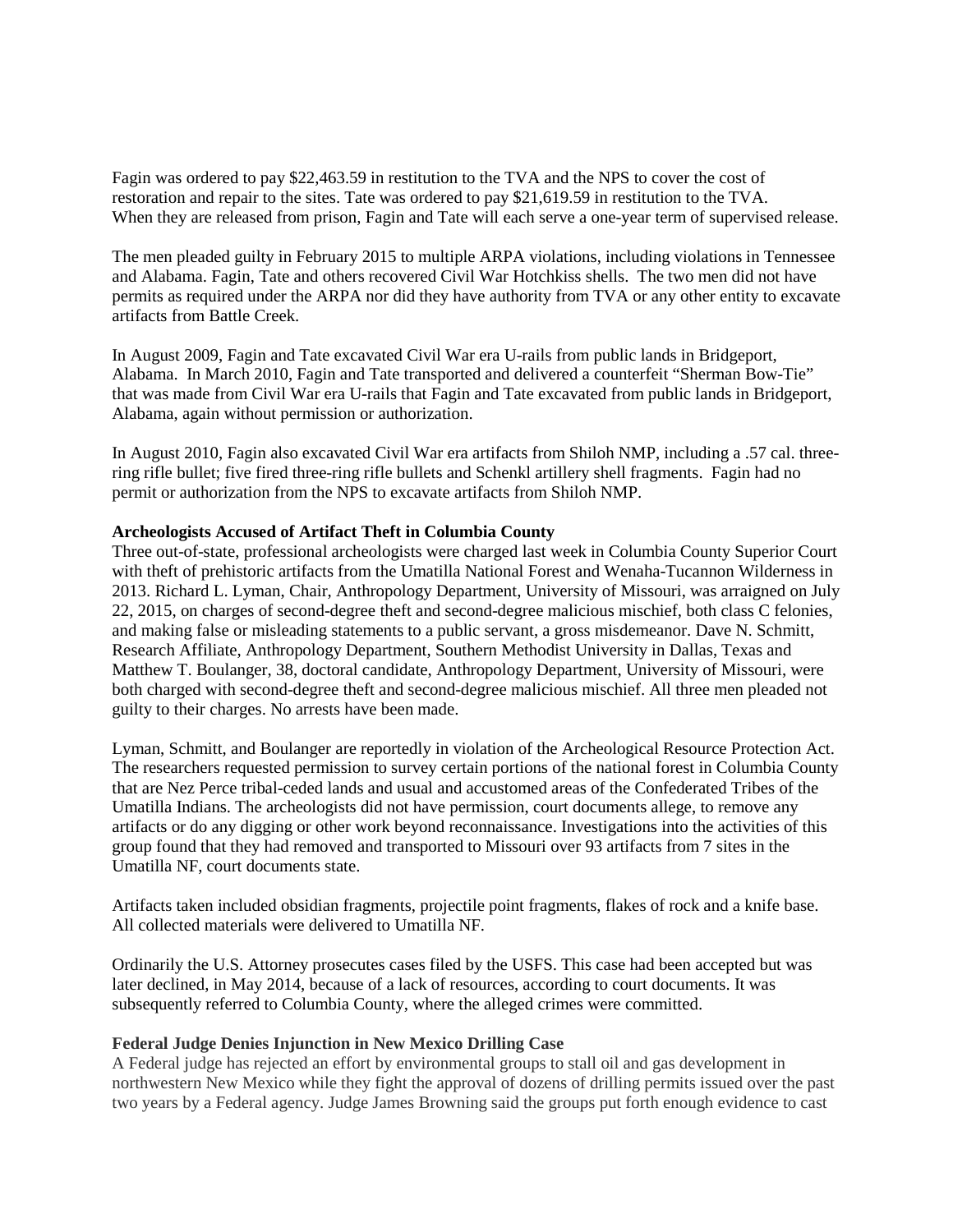doubt on the thoroughness of permit decisions made by the BLM but did not provide enough evidence to show the agency failed to take a hard look at the environmental effects of its actions. The judge also said the preliminary injunction sought by the groups would not be in the public interest.

"The public would gain more from reaping the gains — an influx of jobs and capital and an increase in royalties paid to the state and federal governments — from opening up the Mancos Shale formation to economically viable drilling now, rather than waiting until the resolution of this case," Browning wrote.

Browning's decision stems from a court filing in May 2015 to stop the BLM from approving permits to drill in the Mancos Shale formation. BLM's Farmington office has approved 265 permits since 2013 and more than 90 wells have already been drilled and fracked. The groups have said in court filings and letters to federal officials that increased development in the San Juan Basin has led to more truck traffic and dozens of new well pads over the past year which is harming the region that includes Chaco Culture NHP.

The BLM has deferred all new leasing within a 10-mile radius of Chaco Culture NHP until the basin's resource management plan can be updated. The BLM has been working on a new plan in the face of an expected shale oil boom, but Browning's ruling suggests it could be 2017 or 2018 before that proposal is completed.

The basin is one of the largest natural gas fields in the U.S. and has been in production for more than 60 years. BLM officials say that since the 1950s, fracking has been used with nearly every well in the basin. In his ruling, Browning also cleared the way for the American Petroleum Institute to participate in the case.

## *By Susan Montoya Bryan, The Associated Press*



Oil rig in northwestern New Mexico (from Preservation Archaeology).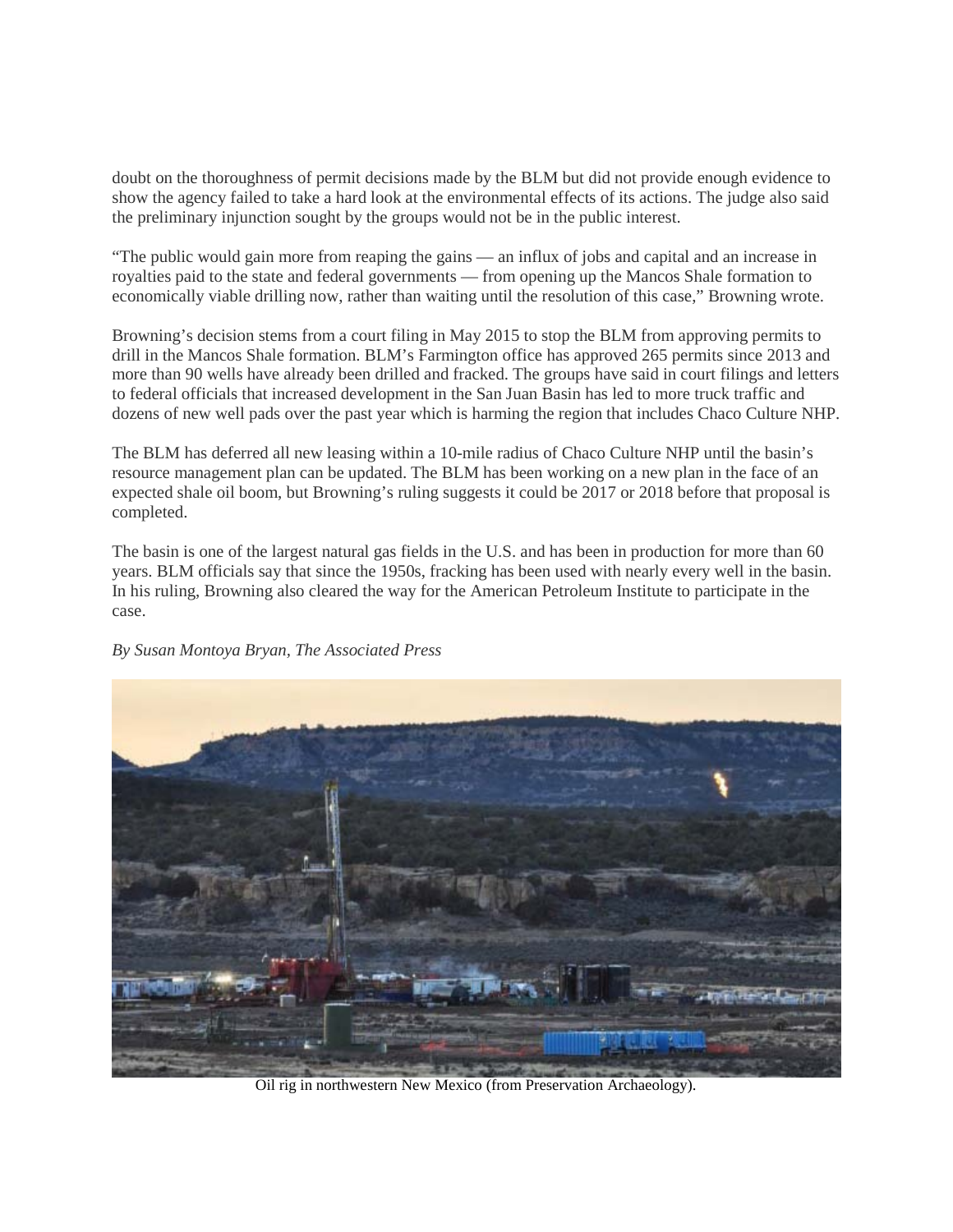## **Senator Patty Murray Introduces Bill to Return Kennewick Man to Columbia Basin Tribes**

Senator Patty Murray has introduced legislation that would return the prehistoric human remains of the nearly complete male skeleton known as Kennewick Man or the Ancient One to a coalition of Columbia Basin tribes. Experts believe the remains, discovered in 1996 on Federal land near the Columbia River, are at least 8,400 years old, making Kennewick Man one of the oldest and most complete skeletons found in North America. In June of this year, new genetic evidence determined the remains are closer to modern Native American than any other population worldwide.

S. 1979, the Bring the Ancient One Home Act of 2015, would transfer the remains from the U.S. Army Corps of Engineers to the Washington Department of Archaeology and Historic Preservation, which has regulations in place to carry out repatriation of human remains, including the Kennewick Man, to tribes. Several area tribes have joined together in calling for the Kennewick Man's return to his descendants.

## **GRANTS AND TRAINING**

# **Maritime Cultural Landscape Symposium**

## **October 14-15, 2015, University of Wisconsin-Madison**

The National Register Program (NPS), Wisconsin SHPO, NOAA, and BOEM will hold a symposium October 14-15, 2015, in Madison, Wisconsin, to discuss the concept of maritime cultural landscapes (MCLs) and how it applies to evaluations for National Register eligibility. Management and compliance issues involving MCLs will be discussed. Speakers have a variety of experience with MCLs, both terrestrial and submerged. They represent federal and state agencies, tribes, and universities.

Immediately after the symposium, a small group of attendees will convene to reach some agreement on definitions, application of the concept, and preliminary guidance for identification and evaluation. These findings and recommendations are envisioned as preliminary to a National Register bulletin on MCLs. The symposium will include information and discussions for stewards of shipwrecks, coastal landscapes, riverine landscapes, and more.

The two-day symposium will be streamed via the Web. Look for information about accessing the streamed symposium in the September Archeology E-Gram.

For the agenda and information on registration and lodging, go to [http://wihist.org/maritime-symposium.](http://wihist.org/maritime-symposium)

**Contact:** Barbara Wyatt at [barbara\\_wyatt@nps.gov](mailto:barbara_wyatt@nps.gov) or 202-354-2252 or Mike Russo at mike russo@nps.gov or 202-354-2217.

# **SLIGHTLY OFF-TOPIC: National Park Service Joins International Slave Wrecks Project**

*By Meredith D. Hardy, Southeast Archeological Center*

In May 2015, the NPS launched a research effort of the Slave Wrecks Project in the Western Hemisphere to survey, inventory, and assess submerged resources at Buck Island Reef NM and Christiansted NHS in the U.S. Virgin Islands. This work will be used in conjunction with investigations on land sites that are related to St. Croix Island's unique history as an epicenter of the Trans-Atlantic slave trade. Archeologists from the NPS Submerged Resources Center (SRC) and the Southeast Archeological Center (SEAC), in collaboration with the Smithsonian Institution's National Museum of African American History and Culture (NMAAHC) and George Washington University (GWU), are locating and documenting archeological sites associated with the historic trade of enslaved Africans.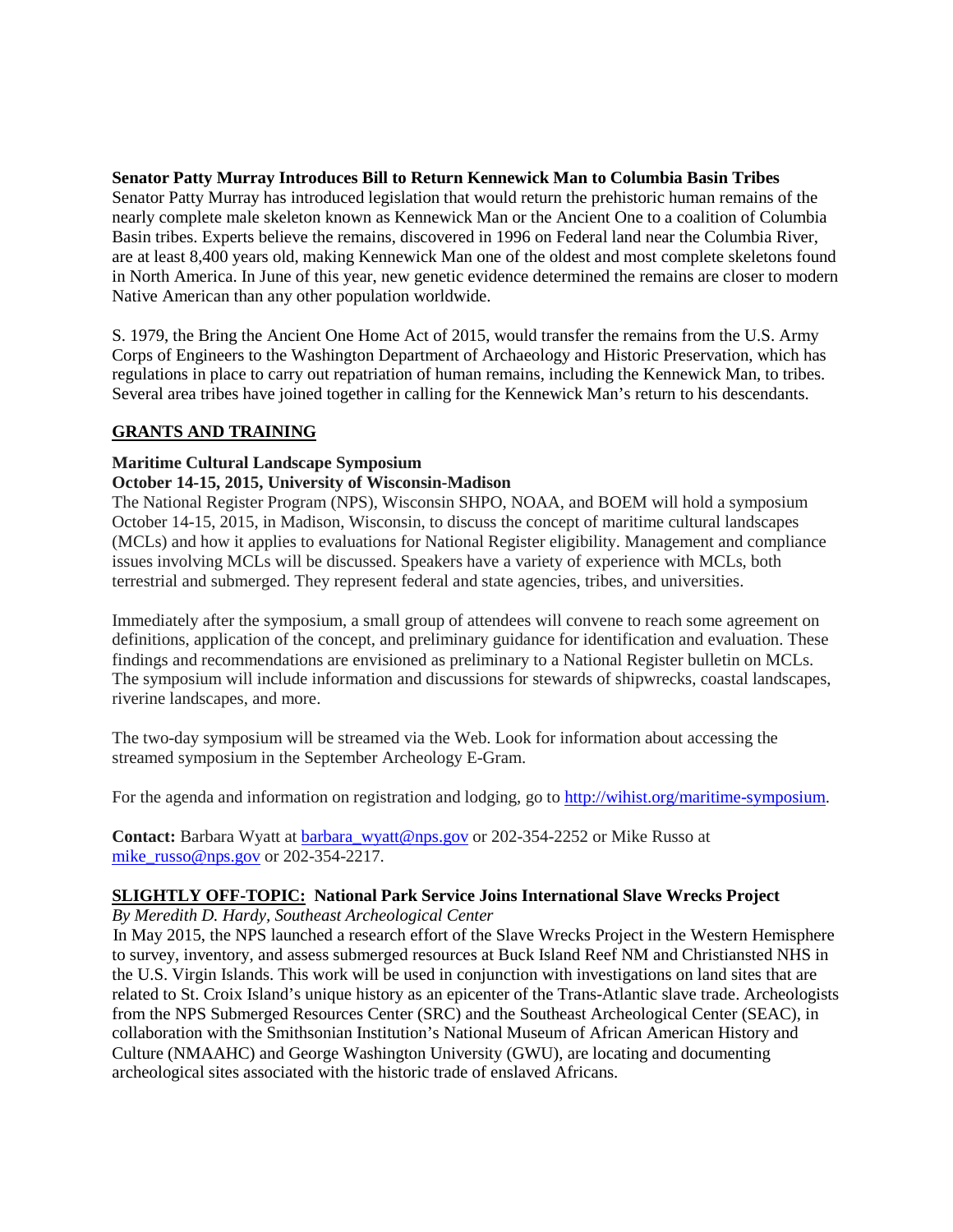Team members, working with park management staff, are documenting archeological sites with an extensive marine archeological remote sensing survey program. This effort serves park resource management purposes while affording opportunities for capacity building, team training, and public outreach and participation for local and national partners (including universities, minority youth outreach programs, and museums) as well as international partners.

So far 5.3 square miles of waters surrounding Buck Island have been surveyed using a marine magnetometer that identified over 150 magnetic anomalies. An initial investigation of more than 80 of these anomalies revealed the remains of 2 shipwrecks and multiple historic anchors that may be associated with as many as 5 other shipwrecks.

Future work will entail surveying more areas around Buck Island, investigating and documenting the numerous survey targets, and determining if these discoveries correspond to two known slaving vessels that sank in the late 1700s and early 1800s while bringing cargos of enslaved humans into Christiansted. Plans are being developed for a community archeology project at Christiansted NHS.

The Slave Wrecks Project team has also confirmed the discovery of the São José-Paquete de Africa, a Portuguese slave ship that sank in 1794 off the coast of Cape Town, South Africa, on its way to Brazil while carrying more than 400 enslaved Africans from Mozambique. The São José's voyage was one of the earliest in the Trans-Atlantic slave trade from East Africa to the Americas. Between 1800 and 1865, over 400,000 East Africans are estimated to have made the journey from Mozambique to Brazil.

Lonnie G. Bunch III, founding director of NMAAHC, and Rooksana Omar, CEO of Iziko Museums, joined in the announcement of the shipwreck's discovery and the artifact loan agreement. "Perhaps the single greatest symbol of the Trans-Atlantic slave trade is the ships that carried millions of captive Africans across the Atlantic never to return," said Bunch. "This discovery is significant because there has never been archeological documentation of a vessel that foundered and was lost while carrying a cargo of enslaved persons. The São José is all the more significant because it represents one of the earliest attempts to bring East Africans into the Trans-Atlantic slave trade—a shift that played a major role in prolonging that tragic trade for decades."

Since 2010, the Slave Wrecks Project has fostered public and scholarly understanding of the role of the slave trade in shaping global history by using maritime archeology to examine enslavement and its farreaching impacts. The archeological investigation of slaver shipwrecks and related terrestrial sites such as markets in which the enslaved were sold, maroon sites and encampments, and free black communities, promises to provide a new perspective to bear on our understanding of the Trans-Atlantic and Indian Ocean trades in enslaved people and on the central role that this process played in constituting the modern world.

This project is a long-term effort to locate, document, protect, and analyze sites and locations pertaining to slave trading, in which archeological and archival research seeks to follow the entire arc from capture and enslavement, through the arduous journey to and within slave ships (many of which foundered) to sale at points of destination, and throughout subsequent lives of enslavement. Future work intends to also research the important but far less well-known process of the internal slave trade within the United States and between North America and the Caribbean.

As a founding member of the Slave Wrecks Project, the National Park Service and its partners have worked with Iziko Museums of South Africa, the South African Heritage Resources Agency, the U.S. National Association of Black SCUBA Divers, and other partners to provide technical assistance to the